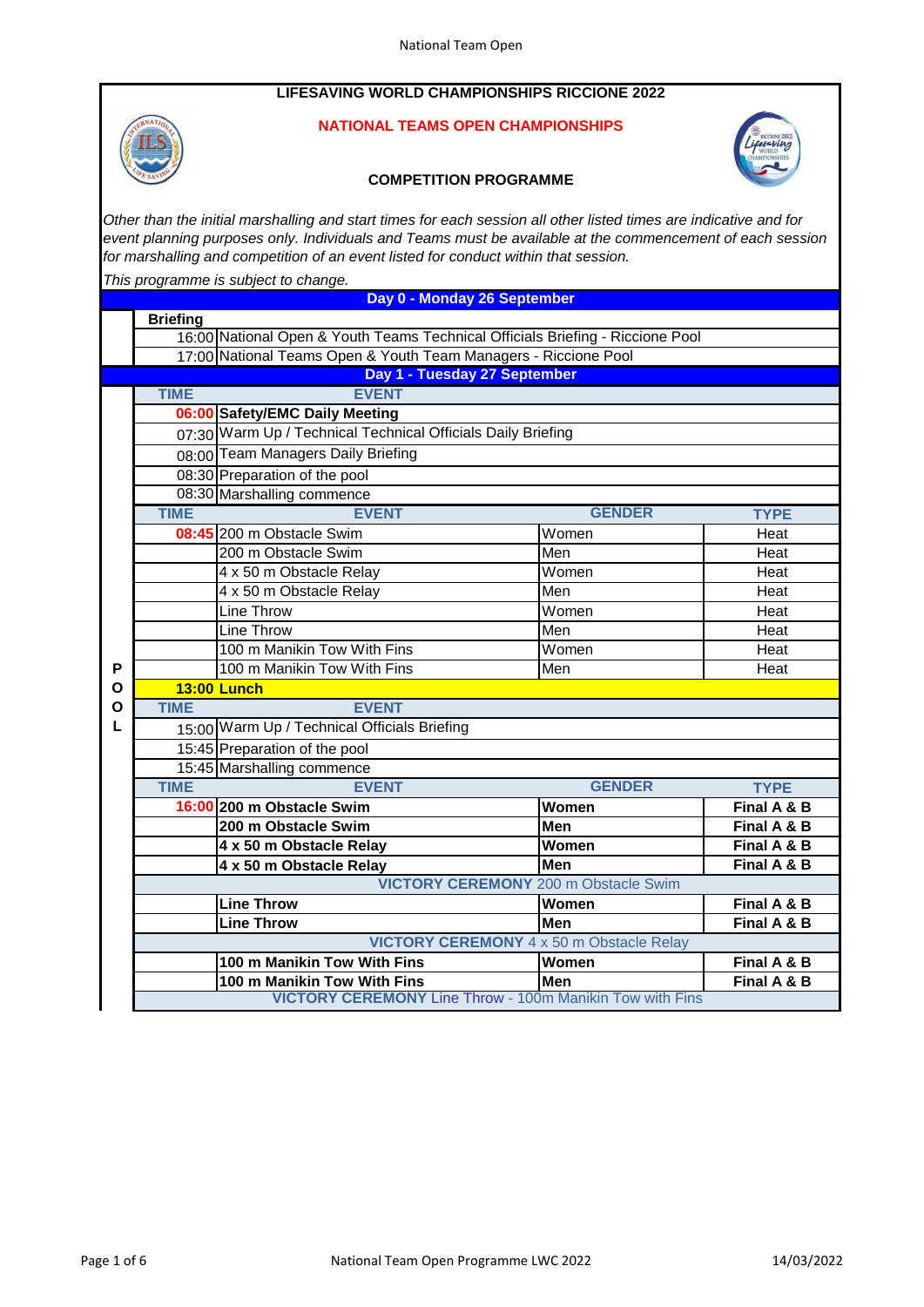### National Team Open

| Day 2 - Wednesday 28 September             |                                                              |                                                                   |               |             |  |
|--------------------------------------------|--------------------------------------------------------------|-------------------------------------------------------------------|---------------|-------------|--|
|                                            | <b>TIME</b><br><b>EVENT</b>                                  |                                                                   |               |             |  |
|                                            | 06:00 Safety/EMC Daily Meeting                               |                                                                   |               |             |  |
|                                            | 07:30 Warm Up / Technical Technical Officials Daily Briefing |                                                                   |               |             |  |
|                                            | 08:00 Team Managers Daily Briefing                           |                                                                   |               |             |  |
|                                            | 08:30 Preparation of the pool<br>08:30 Marshalling commence  |                                                                   |               |             |  |
|                                            |                                                              |                                                                   |               |             |  |
|                                            | <b>TIME</b>                                                  | <b>EVENT</b>                                                      | <b>GENDER</b> | <b>TYPE</b> |  |
|                                            |                                                              | 08:45 50 m Manikin Carry                                          | Women         | Heat        |  |
|                                            |                                                              | 50 m Manikin Carry                                                | Men           | Heat        |  |
|                                            |                                                              | 4 x 25 m Manikin Relay                                            | Women         | Heat        |  |
|                                            |                                                              | 4 x 25 m Manikin Relay                                            | Men           | Heat        |  |
|                                            |                                                              | 200 m Super Lifesaver                                             | Women         | Heat        |  |
|                                            |                                                              | 200 m Super Lifesaver                                             | Men           | Heat        |  |
|                                            |                                                              | 4 x 50 m Medley Relay                                             | Women         | Heat        |  |
| P                                          |                                                              | 4 x 50 m Medley Relay                                             | Men           | Heat        |  |
| O                                          | <b>12:45 Lunch</b>                                           |                                                                   |               |             |  |
| O                                          | <b>TIME</b>                                                  | <b>EVENT</b>                                                      |               |             |  |
| L                                          | 14:30 Warm Up / Technical Officials Briefing                 |                                                                   |               |             |  |
|                                            |                                                              | 15:15 Preparation of the pool                                     |               |             |  |
|                                            |                                                              | 15:15 Marshalling commence                                        |               |             |  |
|                                            | <b>TIME</b>                                                  | <b>EVENT</b>                                                      | <b>GENDER</b> | <b>TYPE</b> |  |
|                                            |                                                              | 15:30 50 m Manikin Carry                                          | Women         | Final A & B |  |
|                                            |                                                              | 50 m Manikin Carry                                                | Men           | Final A & B |  |
|                                            |                                                              | 4 x 25 m Manikin Relay                                            | Women         | Final A & B |  |
|                                            |                                                              | 4 x 25 m Manikin Relay                                            | Men           | Final A & B |  |
| <b>VICTORY CEREMONY 50m Manikiin Carry</b> |                                                              |                                                                   |               |             |  |
|                                            |                                                              | 200 m Super Lifesaver                                             | Women         | Final A & B |  |
|                                            |                                                              | 200 m Super Lifesaver                                             | <b>Men</b>    | Final A & B |  |
|                                            | <b>VICTORY CEREMONY</b> 4x25m Manikin Relay                  |                                                                   |               |             |  |
|                                            |                                                              | 4 x 50 m Medley Relay                                             | Women         | Final A & B |  |
|                                            |                                                              | 4 x 50 m Medley Relay                                             | Men           | Final A & B |  |
|                                            |                                                              | <b>VICTORY CEREMONY</b> 200m Super Lifesaver - 4x50m Medley Relay |               |             |  |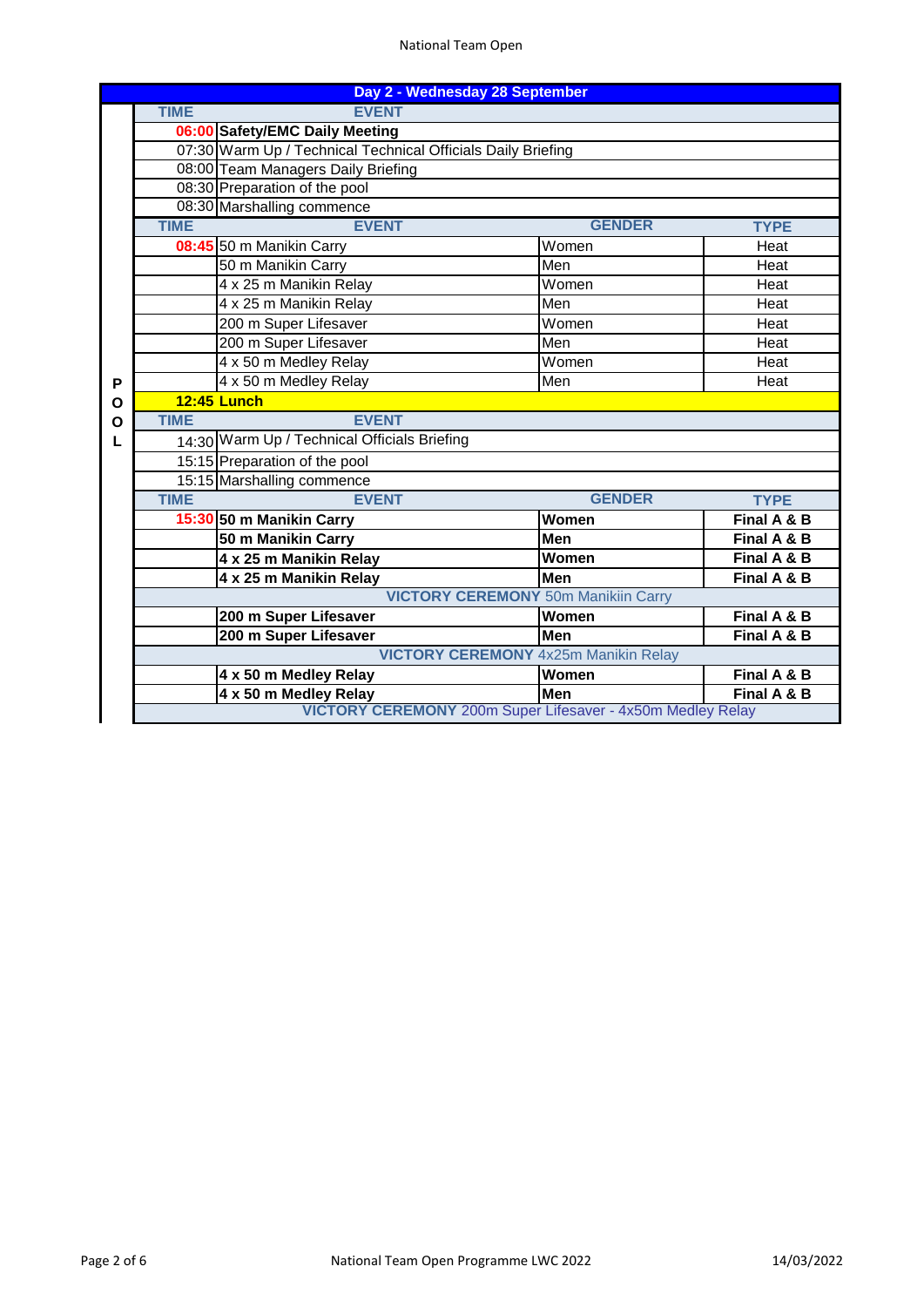### National Team Open

|                             | Day 3 - Thursday 29 September                                                    |                                  |               |             |  |  |  |
|-----------------------------|----------------------------------------------------------------------------------|----------------------------------|---------------|-------------|--|--|--|
| <b>TIME</b><br><b>EVENT</b> |                                                                                  |                                  |               |             |  |  |  |
|                             | 06:00 Safety/EMC Daily Meeting                                                   |                                  |               |             |  |  |  |
|                             | 07:30 Warm Up / Technical Technical Officials Daily Briefing                     |                                  |               |             |  |  |  |
|                             | 08:00 Team Managers Daily Briefing                                               |                                  |               |             |  |  |  |
|                             |                                                                                  | 08:30 Preparation of the pool    |               |             |  |  |  |
|                             |                                                                                  | 08:30 Marshalling commence       |               |             |  |  |  |
|                             | <b>TIME</b>                                                                      | <b>EVENT</b>                     | <b>GENDER</b> | <b>TYPE</b> |  |  |  |
|                             |                                                                                  | 08:45 100m Rescue Medley         | Women         | Heat        |  |  |  |
|                             |                                                                                  | 100m Rescue Medley               | Men           | Heat        |  |  |  |
|                             |                                                                                  | 100m Manikin Carry with Fins     | Women         | Heat        |  |  |  |
|                             |                                                                                  | 100m Manikin Carry with Fins     | Men           | Heat        |  |  |  |
| P                           |                                                                                  | 4x50m Mixed Pool Lifesaver Relay | Mixed         | Heat        |  |  |  |
| O                           | <b>12:45 Lunch</b><br><b>EVENT</b><br><b>TIME</b>                                |                                  |               |             |  |  |  |
| O                           |                                                                                  |                                  |               |             |  |  |  |
| L                           | 14:30 Warm Up / Technical Officials Briefing                                     |                                  |               |             |  |  |  |
|                             | 15:15 Preparation of the pool                                                    |                                  |               |             |  |  |  |
|                             | 15:15 Marshalling commence                                                       |                                  |               |             |  |  |  |
|                             | <b>TIME</b>                                                                      | <b>EVENT</b>                     | <b>GENDER</b> | <b>TYPE</b> |  |  |  |
|                             |                                                                                  | 15:30 100 m Rescue Medley        | Women         | Final A & B |  |  |  |
|                             |                                                                                  | 100 m Rescue Medley              | <b>Men</b>    | Final A & B |  |  |  |
|                             |                                                                                  | 100 m Manikin Carry With Fins    | Women         | Final A & B |  |  |  |
|                             |                                                                                  | 100 m Manikin Carry With Fins    | <b>Men</b>    | Final A & B |  |  |  |
|                             | <b>VICTORY CEREMONY</b> 100m Rescue Medley                                       |                                  |               |             |  |  |  |
|                             |                                                                                  | 4 x 50 m Pool Lifesaver Relay    | <b>Mixed</b>  | Final A & B |  |  |  |
|                             | VICTORY CEREMONY 100m Manikin Carry with Fins - 4x50m Mixed Pool Lifesaver Relay |                                  |               |             |  |  |  |
|                             | <b>VICTORY CEREMONY</b> Overall Aggregate Pool Trophy                            |                                  |               |             |  |  |  |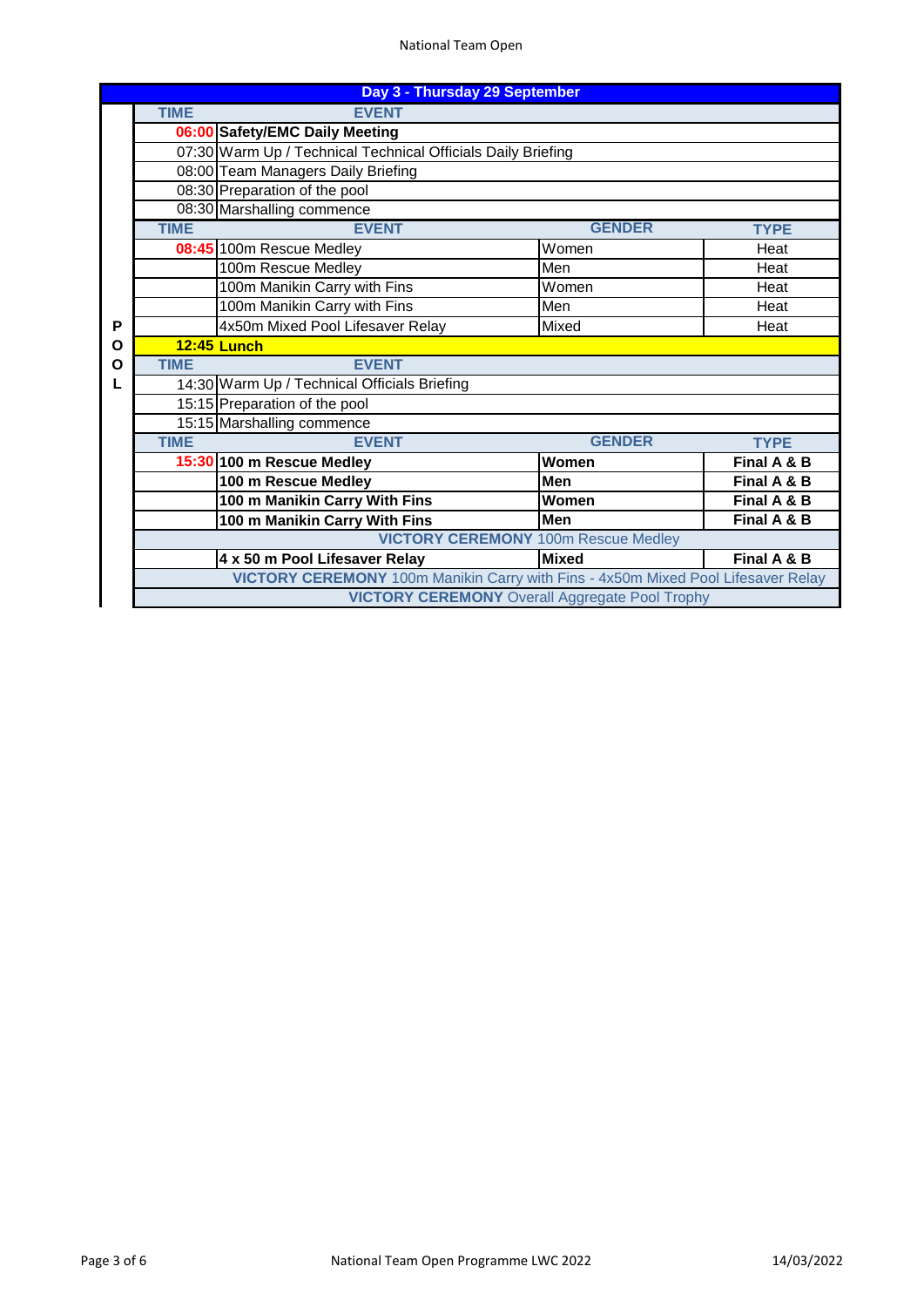| Day 4 - Friday 30 September                           |                                        |                                                    |               |                    |  |
|-------------------------------------------------------|----------------------------------------|----------------------------------------------------|---------------|--------------------|--|
| <b>Sunrise 07:05 - Sunset 18:51</b>                   |                                        |                                                    |               |                    |  |
| Tide Times: Low - 06:45 (-1.2m), High - 13:10 (+3.1m) |                                        |                                                    |               |                    |  |
|                                                       | <b>TIME</b>                            | <b>EVENT</b>                                       |               |                    |  |
|                                                       |                                        | 06:00 Safety/EMC Daily Meeting                     |               |                    |  |
|                                                       |                                        | 06:30 Warm Up / Technical Officials Daily Briefing |               |                    |  |
|                                                       |                                        | 07:00 Team Managers Daily Briefing                 |               |                    |  |
|                                                       |                                        | 07:45 Marshalling commence                         |               |                    |  |
|                                                       | <b>WATER ARENA A &amp; BEACH ARENA</b> |                                                    |               |                    |  |
|                                                       | <b>TIME</b>                            | <b>EVENT</b>                                       | <b>GENDER</b> | <b>TYPE</b>        |  |
|                                                       |                                        | 08:00 Oceanman                                     | Men           | Heat               |  |
|                                                       |                                        | Oceanman                                           | Men           | Semi Final         |  |
|                                                       |                                        | <b>Board Rescue</b>                                | Men           | Heat               |  |
|                                                       |                                        | <b>Board Rescue</b>                                | Men           | Semi Final         |  |
|                                                       |                                        | <b>Beach Sprint</b>                                | Men           | Heat               |  |
| Ο                                                     |                                        | <b>Beach Sprint</b>                                | Men           | Q/Final/Semi Final |  |
| C                                                     |                                        | <b>Beach Relay</b>                                 | Men           | Heat               |  |
| E                                                     |                                        | <b>Beach Relay</b>                                 | Men           | Semi Final         |  |
| А                                                     | <b>13:30 Lunch</b>                     |                                                    |               |                    |  |
| N                                                     |                                        | <b>WATER ARENA B &amp; BEACH ARENA</b>             |               |                    |  |
|                                                       | <b>TIME</b>                            | <b>EVENT</b>                                       | <b>GENDER</b> | <b>TYPE</b>        |  |
| &                                                     |                                        | 08:00 Beach Sprint                                 | Women         | Heat               |  |
|                                                       |                                        | <b>Beach Sprint</b>                                | Women         | Q/Final/Semi Final |  |
|                                                       |                                        | Oceanwoman                                         | Women         | Heat               |  |
| в                                                     |                                        | Oceanwoman                                         | Women         | Semi Final         |  |
| E                                                     |                                        | Beach Relay                                        | Women         | Heat               |  |
| A                                                     |                                        | <b>Beach Relay</b>                                 | Women         | Semi Final         |  |
| $\overline{c}$                                        |                                        | <b>Board Rescue</b>                                | Women         | Heat               |  |
| H.                                                    |                                        | <b>Board Rescue</b>                                | Women         | Semi Final         |  |
|                                                       |                                        | <b>13:30 Lunch</b>                                 |               |                    |  |
|                                                       | <b>WATER AREA A &amp; BEACH ARENA</b>  |                                                    |               |                    |  |
|                                                       | <b>TIME</b>                            | <b>EVENT</b>                                       | <b>GENDER</b> | <b>TYPE</b>        |  |
|                                                       |                                        | 15:00 Oceanwoman                                   | Women         | <b>Final</b>       |  |
|                                                       |                                        | Oceanman                                           | <b>Men</b>    | <b>Final</b>       |  |
|                                                       |                                        | <b>Board Rescue</b>                                | Women         | Final A & B        |  |
|                                                       |                                        | <b>Board Rescue</b>                                | <b>Men</b>    | Final A & B        |  |
|                                                       |                                        | <b>Beach Sprint</b>                                | Women         | Final A & B        |  |
|                                                       |                                        | <b>Beach Sprint</b>                                | Men           | Final A & B        |  |
|                                                       |                                        | <b>Beach Relay</b>                                 | Women         | Final A & B        |  |
|                                                       |                                        | <b>Beach Relay</b>                                 | <b>Men</b>    | Final A & B        |  |
|                                                       | 17:45                                  | <b>VICTORY CEREMONY all events Day 4</b>           |               |                    |  |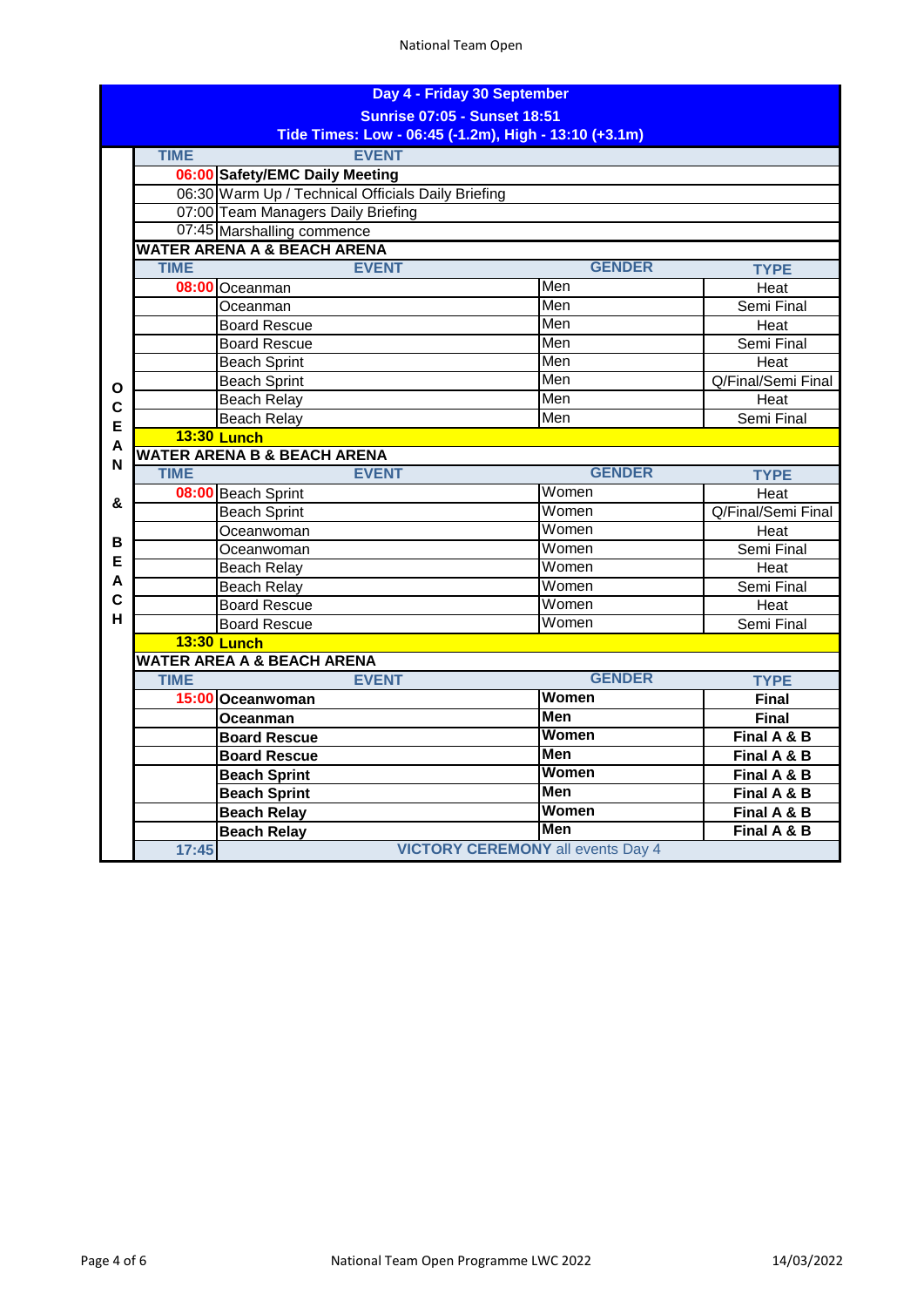| Day 5 - Saturday 1 October<br><b>Sunrise 07:06 - Sunset 18:50</b> |                                                   |                                                              |               |                    |  |  |
|-------------------------------------------------------------------|---------------------------------------------------|--------------------------------------------------------------|---------------|--------------------|--|--|
|                                                                   | Tide Times: Low 07:05 (-0.5m), High 13:35 (+2.6m) |                                                              |               |                    |  |  |
|                                                                   | <b>TIME</b>                                       | <b>EVENT</b>                                                 |               |                    |  |  |
|                                                                   |                                                   | 06:00 Safety/EMC Daily Meeting                               |               |                    |  |  |
|                                                                   |                                                   | 06:30 Warm Up / Technical Technical Officials Daily Briefing |               |                    |  |  |
|                                                                   |                                                   | 07:00 Team Managers Daily Briefing                           |               |                    |  |  |
|                                                                   |                                                   | 07:15 Marshalling commence                                   |               |                    |  |  |
|                                                                   | <b>WATER AREA A &amp; BEACH ARENA</b>             |                                                              |               |                    |  |  |
|                                                                   | <b>TIME</b>                                       | <b>EVENT</b>                                                 | <b>GENDER</b> | <b>TYPE</b>        |  |  |
|                                                                   |                                                   | 07:30 Surf Ski Race                                          | Men           | Heat               |  |  |
|                                                                   |                                                   | Surf Ski Race                                                | Men           | Semi Final         |  |  |
|                                                                   |                                                   | <b>Rescue Tube Rescue</b>                                    | Men           | Heat               |  |  |
|                                                                   |                                                   | <b>Rescue Tube Rescue</b>                                    | Men           | Semi Final         |  |  |
|                                                                   |                                                   | <b>Beach Flags</b>                                           | Men           | Heat               |  |  |
|                                                                   |                                                   | <b>Beach Flags</b>                                           | Men           | Q/Final/Semi Final |  |  |
| O                                                                 |                                                   | Oceanman Relay                                               | Men           | Heat               |  |  |
| $\mathbf C$                                                       |                                                   | Oceanman Relay                                               | Men           | Semi Final         |  |  |
| E<br>A                                                            |                                                   | <b>12:30 Lunch</b>                                           |               |                    |  |  |
| N                                                                 |                                                   | <b>WATER ARENA B &amp; BEACH ARENA</b>                       |               |                    |  |  |
|                                                                   | <b>TIME</b>                                       | <b>EVENT</b>                                                 | <b>GENDER</b> | <b>TYPE</b>        |  |  |
| &                                                                 |                                                   | 07:30 Board Race                                             | Women         | Heat               |  |  |
|                                                                   |                                                   | <b>Board Race</b>                                            | Women         | Semi Final         |  |  |
| в                                                                 |                                                   | <b>Beach Flags</b>                                           | Women         | Heat               |  |  |
| E                                                                 |                                                   | <b>Beach Flags</b>                                           | Women         | Q/Final/Semi Final |  |  |
| Α                                                                 |                                                   | <b>Rescue Tube Rescue</b>                                    | Women         | Heat               |  |  |
| $\mathbf c$                                                       |                                                   | <b>Rescue Tube Rescue</b>                                    | Women         | Semi Final         |  |  |
| н                                                                 |                                                   | Oceanwoman Relay                                             | Women         | Heat               |  |  |
|                                                                   |                                                   | Oceanwoman Relay                                             | Women         | Semi Final         |  |  |
|                                                                   |                                                   | <b>12:30 Lunch</b>                                           |               |                    |  |  |
|                                                                   |                                                   | <b>WATER AREA A &amp; BEACH ARENA</b>                        |               |                    |  |  |
|                                                                   | <b>TIME</b>                                       | <b>EVENT</b>                                                 | <b>GENDER</b> | <b>TYPE</b>        |  |  |
|                                                                   |                                                   | 15:00 Board Race                                             | <b>Women</b>  | <b>Final</b>       |  |  |
|                                                                   |                                                   | <b>Ski Race</b>                                              | <b>Men</b>    | <b>Final</b>       |  |  |
|                                                                   |                                                   | <b>Rescue Tube Rescue</b>                                    | <b>Women</b>  | Final A & B        |  |  |
|                                                                   |                                                   | <b>Rescue Tube Rescue</b>                                    | <b>Men</b>    | Final A & B        |  |  |
|                                                                   |                                                   | Oceanwoman Relay                                             | Women         | <b>Final</b>       |  |  |
|                                                                   |                                                   | <b>Oceanman Relay</b>                                        | Men           | <b>Final</b>       |  |  |
|                                                                   |                                                   | <b>Beach Flags</b>                                           | <b>Women</b>  | Final A & B        |  |  |
|                                                                   |                                                   | <b>Beach Flags</b>                                           | <b>Men</b>    | Final A & B        |  |  |
|                                                                   | 17:45                                             | <b>VICTORY CEREMONY all events Day 5</b>                     |               |                    |  |  |